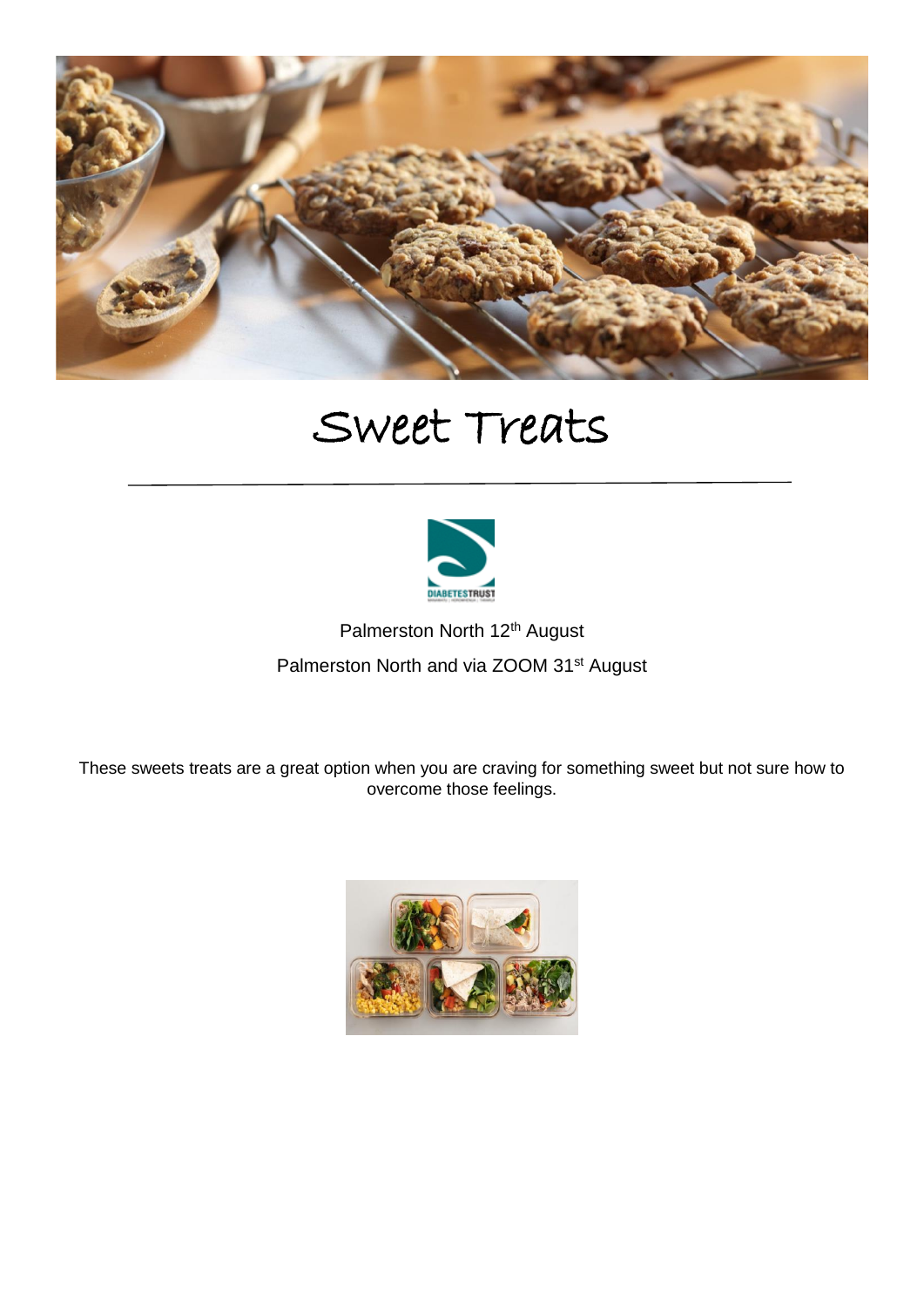

## Banana Bread

Serves 25 **Prep Time: 15 minutes** Cooking Time: 60 minutes

#### Ingredients:

- 1/3 cup melted oil
- 1/4 cup honey
- $\bullet$  2 eggs
- 2 large bananas
- 1/4 cup milk or water
- 1 tsp baking soda
- 1 tsp vanilla extract
- 1/2 tsp salt
- 1/2 tsp ground cinnamon
- $\bullet$  1 3/4 cups flour

## Methods:

- 1. Preheat oven to 165 degrees Celsius and grease or line a loaf pan.
- 2. In a large bowl, beat the oil, honey, eggs, mashed bananas and milk.
- 3. Combine dry ingredients in separate bowl. Tip dry ingredients in the wet ingredients and stir until just combined.
- 4. Bake for 55 to 60 minutes, or until a toothpick inserted into the centre comes out clean.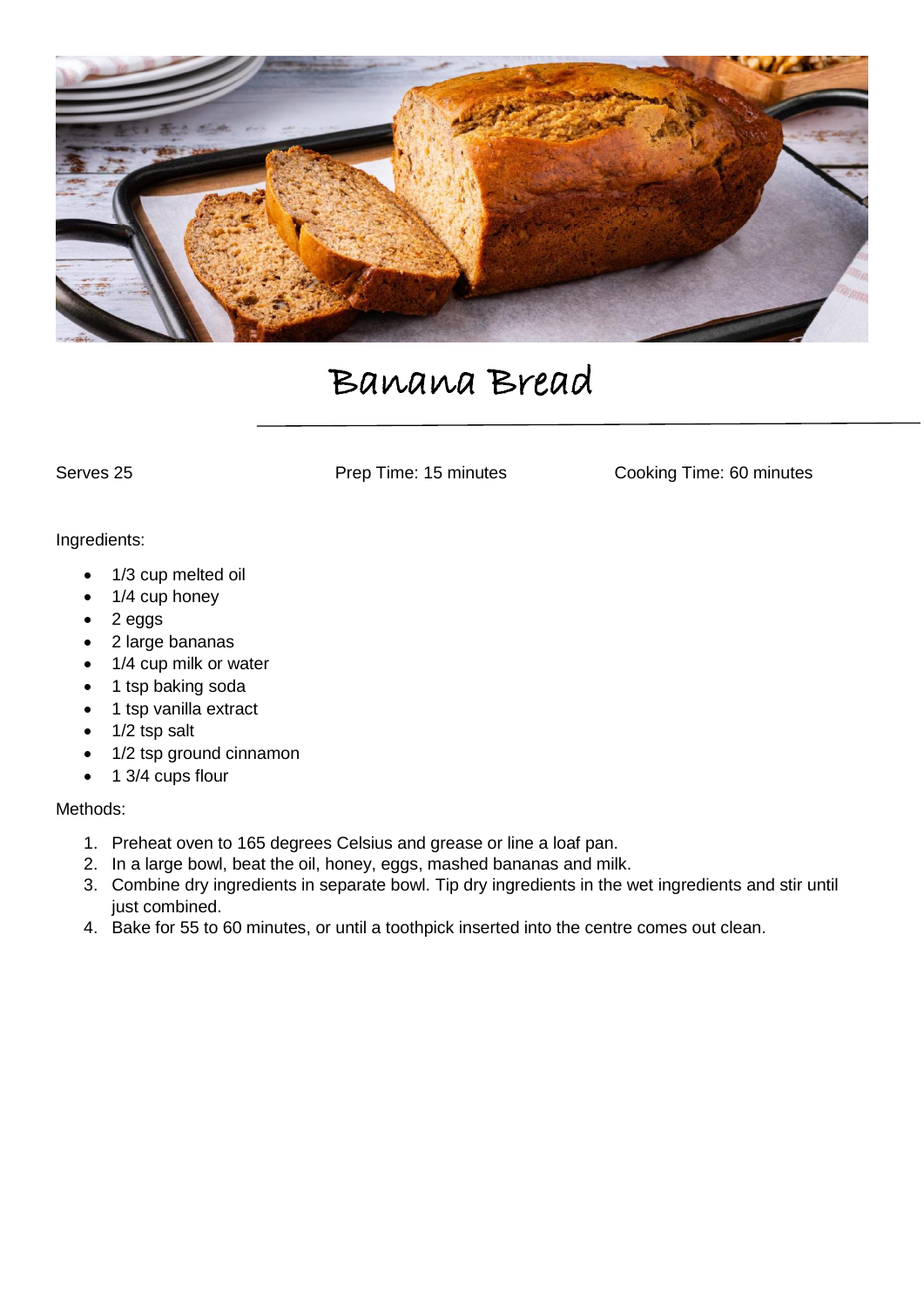

## Black Bean Brownies

Serves 25 **Prep Time: 15 minutes** Cook Time: 25 minutes

This version if brownie contains less added sugar and animal fats than typical brownies. The addition of black beans adds more fibre and protein than typical brownies too.

Ingredients:

- **1x 400g can black beans, rinsed and drained**
- $\bullet$  2 eggs
- 1/4 cup canola oil
- 2 tsp vanilla essence
- 1 tsp coffee + 1 TBSP boiling water
- **3/4 cup cocoa powder**
- 1/2 tsp baking soda
- $\bullet$  1/4 tsp salt
- **1/2 cup packed brown sugar**
- **25g dark chocolate, chopped**

#### Methods:

- 1. Preheat oven to 170 degrees Celsius. Pray a non-stick pan with oil spray and line with baking paper.
- 2. In a food processor place the drained and rinsed beans, eggs, oil, vanilla and coffee and process until smooth
- 3. In a large bowl lace the cocoa powder, baking soda, salt and brown sugar and whisk to combine breaking up any lumps. Create a well in the middle of the bowl and add the wet ingredients.
- 4. Spread the mixture evenly into pan and sprinkle the chocolate on top
- 5. Bake for 20-25 minutes, cool and slice

*Nutrition per serve: Energy 490kJ (117kcal), protein 4g, fat 5.5g, carbohydrate 12g, fibre 2.3g sodium 156mg*

\*If using defrosted frozen berries, make sure you drain as much liquid off them as possible before scattering over the brownie mixture.

*Nutrition per serve: 316kJ (76 kcal); 2g protein, 7g carbohydrate, 4g fat (2g saturated), 1g fibre, 29mg sodium)*